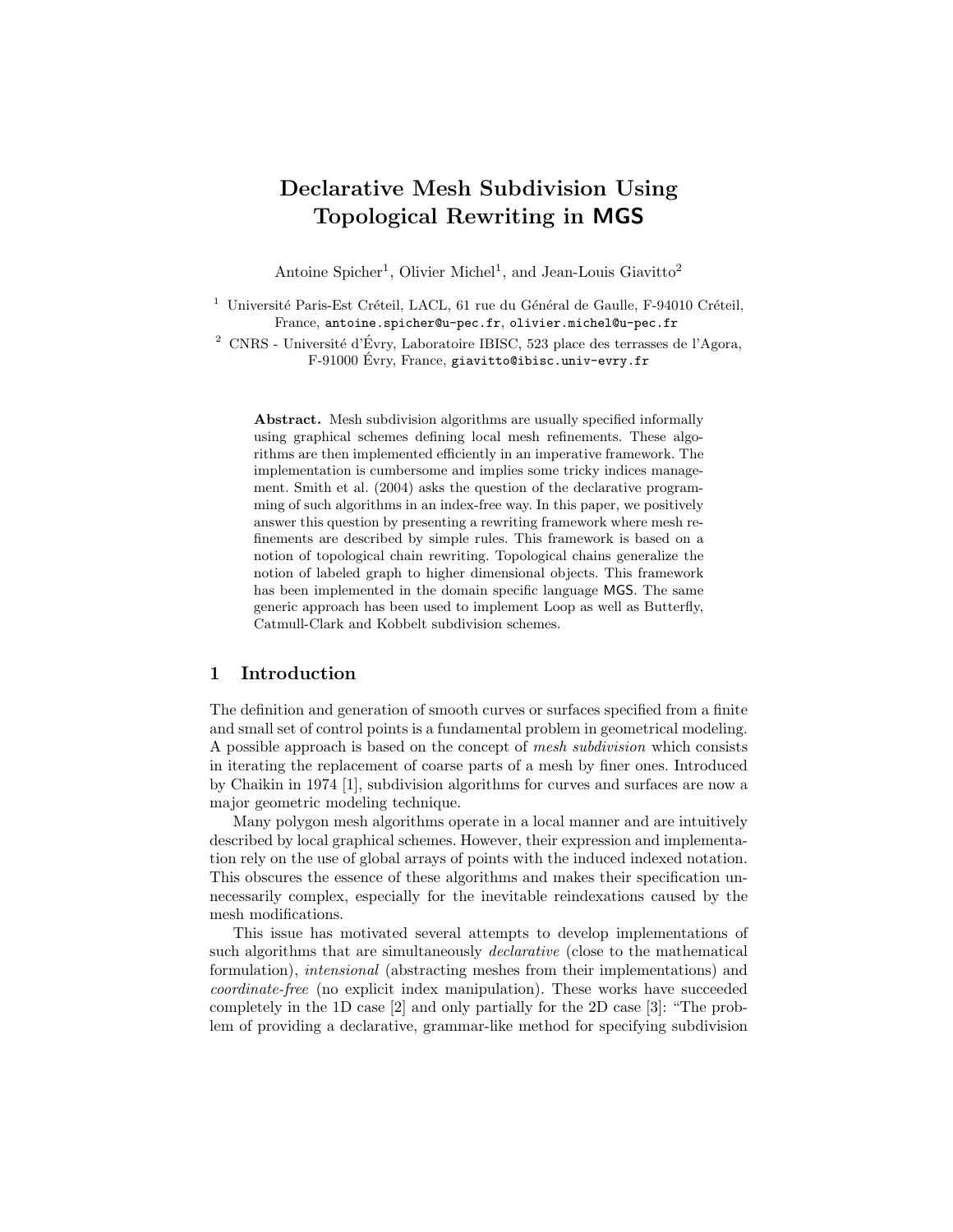algorithms remains open. Such specification, if possible, may provide the ultimately concise and clear specification of these algorithms".

In [4, 5], we have developed a topological collections rewriting formalism for simulation purposes. Topological collections extend the notion of labeled graphs considering higher dimensional cells (w.r.t. points and edges) such as surfaces, volumes, etc. This framework has been validated in the modeling and simulation of morphogenesis [6, 7] and self-assembly [8] as well as diagrammatic reasoning involving arbitrary high dimensional spaces [9].

In this paper, we show that the topological collections and the topological rewriting framework suit well the declarative, intensional and coordinate-free specification of mesh subdivision algorithms. In the next section, we present the notion of topological collection and we give a formal definition of topological rewriting. In Section 3 we introduce MGS, an experimental programming language that provides an implementation of the previous concepts. MGS is used in Section 4 to specify the Loop's algorithm, a typical subdivision scheme. The other classical algorithms are illustrated and their complete implementations are given in [10]. We conclude by outlining some links with more traditional approaches in graph rewriting as well as some related and future work.

## 2 Topological Rewriting

#### 2.1 Topological Collections

A topological collection is a weakening of the notion of topological chain. The latter is developed in algebraic topology and corresponds to a labeled cellular complex. An (abstract) cellular complex is a formal construction that builds a space in a combinatorial way through more simple objects called *topological cells*. Each cell abstractly represents a part of the whole space. The structure of the whole space, corresponding to the partition into topological cells, is considered through the incidence relationships, relating two "neighbor" cells in the partition. A topological chain is a function from a cellular complex to a set of labels equipped with some algebraic structure [11]. We can forget some of the technical machinery for topological collection.

Definition 1 (Abstract Cellular Complex) Let  $(S_n)_{n\in\mathbb{N}}$  be a family of disjoint sets of symbols. An element of  $S_n$  is called an abstract topological cell of dimension n, or simply an n-cell. If  $\sigma \in \mathsf{S}_n$ , n is called the dimension of  $\sigma$  and is denoted by  $dim(\sigma)$ . We write S for the set of cells  $\bigcup_n \mathsf{S}_n$ .

An abstract cellular complex  $K$  on S is a partially ordered subset of S, that is a couple  $(S, \preceq)$  such that  $S \subset S$  and  $\preceq$  is a partial order over S (i.e., a reflexive, transitive and antisymmetric binary relation on  $S$ ) satisfying the following condition:  $\forall \sigma, \tau \in S \quad \sigma \preceq \tau \Rightarrow dim(\sigma) \leq dim(\tau)$ . The relation  $\preceq$  is called the incidence relationships of the complex K. A complex K is of finite dimension if the integer  $N = \max\{dim(\sigma) | \sigma \in S\}$  is defined. In such a case, N is called the dimension of  $K$ .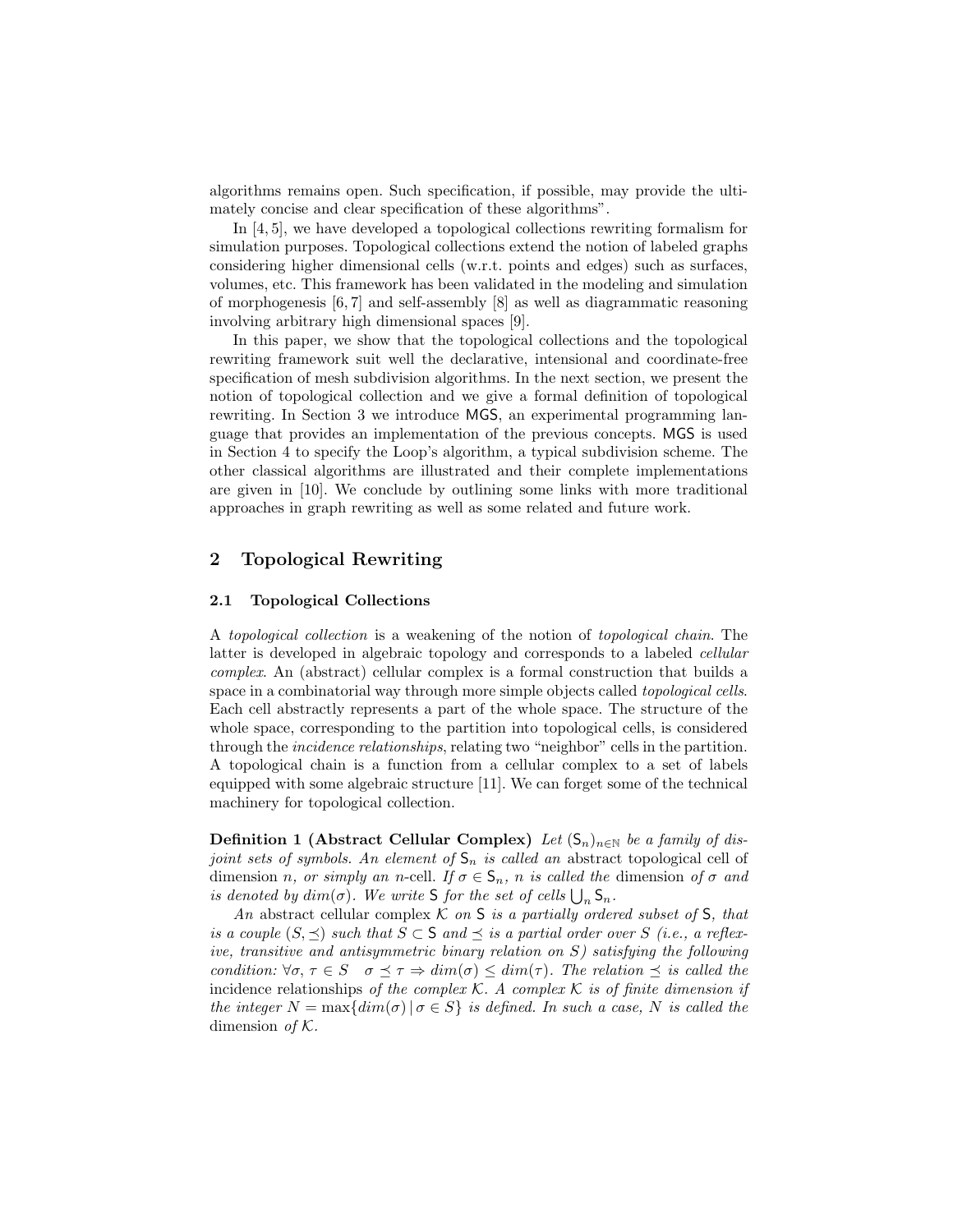

Fig. 1. On the left, an example of cellular complex: it is composed of three 0-cells  $(v_1, v_2, v_3)$ , of three 1-cells  $(e_1, e_2, e_3)$  and of a single 2-cells  $(f)$ . The boundary of f is constituted of its incident cells  $v_1, v_2, v_3, e_1, e_2$  and  $e_3$ . The three edges are the faces of f, and therefore f is a common coface of  $e_1, e_2$  and  $e_3$ . On the right, data are associated with topological cells: positions with vertices, lengths with edges and area with f.

An *n*-cell represents an elementary piece of space of dimension  $n$ . In particular, 0-cells are vertices, 1-cells are edges, 2-cells are surfaces, 3-cells are volumes, etc. Thus, graphs are examples of abstract cellular complexes of dimension 1. All set operations are extended to abstract cellular complexes. In particular, we will denote the empty complex  $\emptyset$  and use the union  $\mathcal{K}_1 \cup \mathcal{K}_2 = (S_1 \cup S_2, \prec_1 \cup \prec_2)$  and the difference of two abstract cellular complexes  $\mathcal{K}_1 - \mathcal{K}_2 = (S_1 - S_2, \prec_1 /_{S_1 - S_2})$ where  $\prec_1$  /<sub>S<sub>1</sub>-S<sub>2</sub> represents the restriction of the relation  $\prec_1$  to the elements of</sub>  $S_1 - S_2$ .

Notions of neighborhoods can be defined from the incidence relationships.

**Definition 2 (Neighborhoods)** Let K be a cellular complex and let  $\sigma$  be a cell of K. A cell  $\tau$  of K is called face of  $\sigma$  iff  $(\tau \prec \sigma)$  and  $dim(\tau) = dim(\sigma) - 1$ . The cell  $\sigma$  is called a coface of  $\tau$ . This relation is denoted by  $\tau < \sigma$ .

Let n and p be two integers. Two n-cells of K,  $\sigma_1$  and  $\sigma_2$ , are p-neighbors if there exists a p-cell in K that is commonly incident to  $\sigma_1$  and  $\sigma_2$ .

The notion of incidence is close to the notion of boundary. For example, if two vertices  $v_1$  and  $v_2$  are the faces of an edge (in other words,  $v_1$  and  $v_2$  are 1neighbors), they constitute the boundary of that edge. Left of Figure 1 shows an example of cellular complex. We do not detail further these notions. The interested reader should refer to [11, 4].

A topological collection is a labeled cellular complex.

**Definition 3 (Topological Collection)** Let S be a set of topological cells,  $K =$  $(S, \preceq)$  be a complex of S, and V be an arbitrary set of values. A topological collection c over  $K$  with values in V is a partial function from S to V. A topological collection c is represented by a formal sum  $\sum_{\sigma \in |c|} v_{\sigma} \sigma$  where  $v_{\sigma} = c(\sigma)$ .

We use the following notations: Shape(c) refers to the complex  $\mathcal{K}$ ,  $|c|$  denotes the set of cells  $\sigma \in \mathcal{K}$  where  $c(\sigma)$  is defined,  $C_{\mathsf{S}}(\mathcal{K},\mathsf{V})$  denotes the set of topological collections over K in V, and  $C_5(V)$  denotes the set of topological collections with values in V.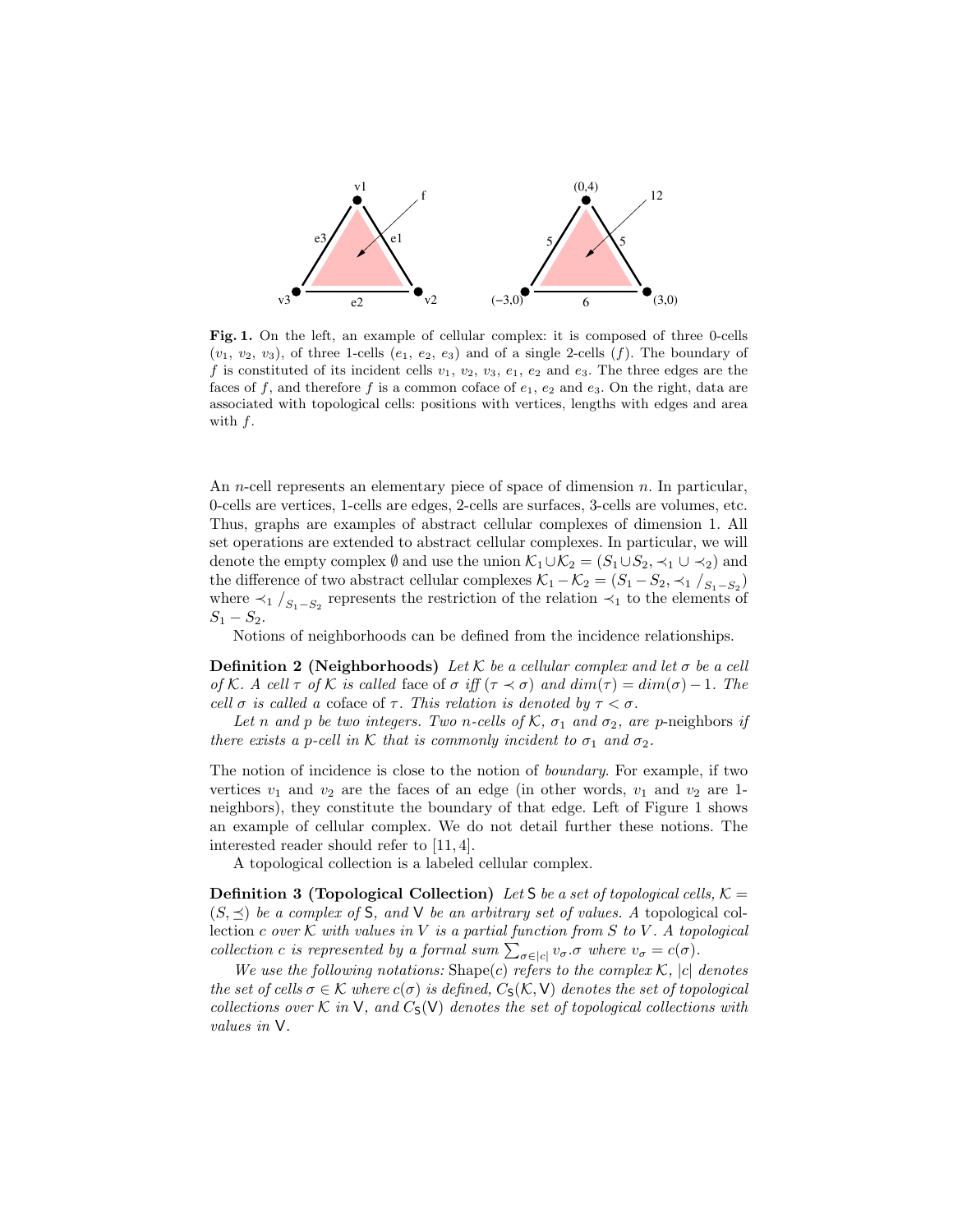The indices in notations  $C_{\mathsf{S}}(\mathcal{K}, \mathsf{V})$  and  $C_{\mathsf{S}}(\mathsf{V})$  refer to the set of topological cells. By convention, when we write a collection c as a sum  $c = v_1 \cdot \sigma_1 + \cdots + v_p \cdot \sigma_p$ , we insist that all  $\sigma_i$  are distinct. Right of Figure 1 gives an example of a topological collection  $c = (0, 4) \cdot v_1 + (3, 0) \cdot v_2 + (-2, 0) \cdot v_3 + 5 \cdot e_1 + 6 \cdot e_2 + 5 \cdot e_3 + 12 \cdot f.$ 

## 2.2 Rewriting Topological Collections

Transforming topological collections using rewriting requires:

- the notion of *sub-collection* (a way to cut out a sub-part of a collection),
- the extension of a collection, and
- the merge of collections, that is a way to rebuild a collection from the elements resulting of local transformations.

**Definition 4 (Sub-collection)** Let c be a collection of  $C_5(\mathcal{K}, V)$ . A sub-collection s of c, is an element of  $C_{\mathsf{S}}(\mathcal{K}, \mathsf{V})$  such that  $|s| \subseteq |c|$  and  $\forall \sigma \in |s|$ ,  $s(\sigma) =$  $c(\sigma)$ .

In other words, a sub-collection of a collection  $c$  is a restriction of  $c$  to a collection (with the same structure) where only a sub-part of the cells remains labeled. Note that if s is a sub-collection of c, then the collection  $c - s$  is defined and is also a sub-collection of c.

Definition 5 (Extension, Collection Matching) Let c be an arbitrary collection of  $C_{\mathsf{S}}(\mathsf{V})$  and let K be a complex such that  $\text{Shape}(c) \subset \mathcal{K}$  (i.e. the incidence relationships of the complex underlying c are included in the incidence relationships of K). The extension of c on K, written  $c_{\vert K}$ , is the collection c' of  $C_{\mathsf{S}}(\mathcal{K},\mathsf{V})$  such that  $c'(\sigma) = c(\sigma)$  for  $\sigma \in |c|$  and  $c'$  is left undefined elsewhere.

We say that a collection c' matches in a collection  $c \in \mathcal{K}$  if  $\text{Shape}(c') \subset \mathcal{K}$ and  $c'_{\vert K}$  is a sub-collection of c.

Merging collections with similar shape naturally corresponds to the addition of their formal sum representation. To merge collections with different shapes, we first build a common abstract cellular complex on which we then perform the standard addition. Note that merge is commutative.

**Definition 6 (Collections Merge)** Let  $c_1 \in C_S(\mathcal{K}_1, V)$  and  $c_2 \in C_S(\mathcal{K}_2, V)$ be two topological collections such that  $|c_1| \cap |c_2| = \emptyset$ . The merge of  $c_1$  and  $c_2$ , denoted  $c_1 \oplus c_2$ , is defined by:  $c_1 \oplus c_2 = c_{1|K} + c_{2|K}$  where  $K = \mathcal{K}_1 \cup \mathcal{K}_2$ .

**Remark:** if a collection  $c'$  matches in a collection  $c$ , then  $c$  can be written  $c = c' \oplus c''$  where  $c''$  is uniquely defined.

**Definition 7 (Rewriting Relation)** Let R be a relation over  $C_S(V)$ . One step of rewriting generated by R is the relation  $c_1 \triangleright_R c_2$  which is true either iff  $c_1 = c_2$ or there exists  $(l, r) \in R$  such that

- $-c_1 = c \boxplus l$  and  $c_2 = c \boxplus r$ , and
- (Shape(r) − Shape(l)) ∩ Shape(c) = ∅.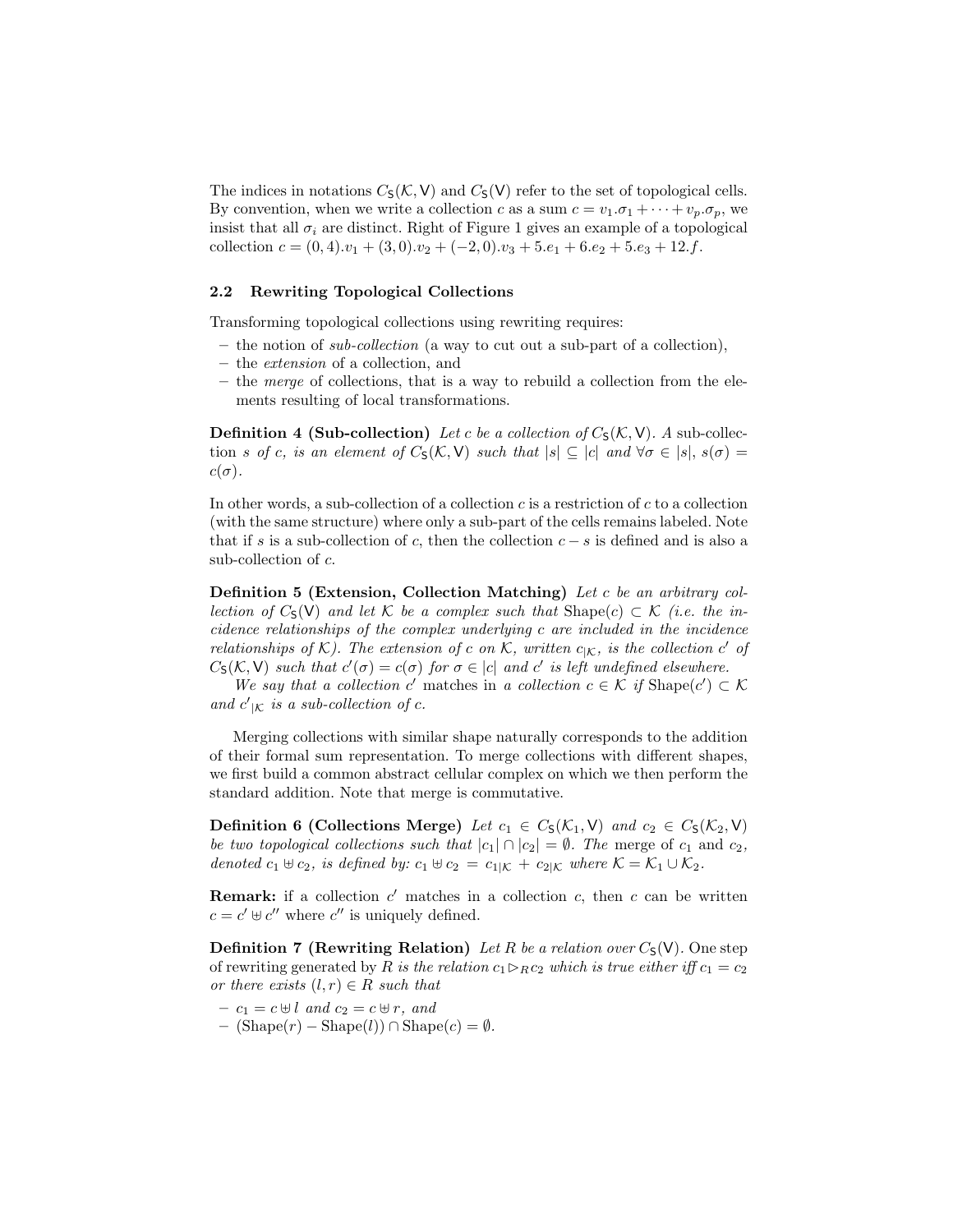In the latter case, the collection l is called the redex of the couple  $c_1 \rhd_R c_2$ .

One step of parallel rewriting generated by R is the relation  $c|_{B}R$  which is true iff there exists a sequence  $c = c_1 \triangleright_R c_2 \triangleright_R \ldots \triangleright_R c_p = c'$  such that the redexes  $l_i$  of the  $c_i\triangleright_R c_{i+1}$  are sub-collections of c and are mutually disjoint (that is,  $|l_i| \cap |l_j| = \emptyset$  for all  $i \neq j$ .

In this definition, the condition  $(\text{Shape}(r) - \text{Shape}(l)) \cap \text{Shape}(c) = \emptyset$  stresses the fact that the "new" cells appearing in  $r$  w.r.t.  $l$  must really be new, even in c. Informally, the definition can be read as follows. When l matches in  $c_1$ , the application of  $(l, r)$ :

- 1. removes the cells of  $l$  (only the elements of  $c_1$  that do not appear in the shape of  $l$  remain with their coefficient), and
- 2. adds the cells of r.

In order to rebuild a collection, r may refer to some cells of  $\text{Shape}(c) - \text{Shape}(l)$ . These references correspond to the usual notion of *invariant* (or *gluing graph*) in graph rewriting [12]. If there is no matching, then the application of the rule is void and the rewriting is the identity. The parallel application of a relation  $R$ can be represented by the following diagram:

$$
\begin{array}{ccccccc}\nc_1 & = & l_1 & \uplus & \dots & \uplus & l_n & \uplus & c \\
\downarrow & \uplus & & \downarrow & \triangleright & & \downarrow & \triangleright & c \\
c_2 & = & r_1 & \uplus & \dots & \uplus & r_n & \uplus & c\n\end{array}
$$

where all the  $l_i$  are disjoint.

#### 2.3 Transformation

The use of an explicit relation  $R$  to generate a rewriting relation is not very effective. In the following, we propose to generate a relation  $R$  from a set of rules  $\alpha \to \beta$  where  $\alpha$  is a pattern that matches a (sub-)collection and  $\beta$  is a collection expression. This process, called a transformation, relies on the use of variables and on the notion of environment.

Definition 8 (Variables, Environments and Expressions) Let  $(S_n^{var})$  with  $n \in \mathbb{N}$ , be a family of distinguished symbols. An element x of  $S_n^{\text{var}}$  is called a (topological) cell variable of dimension  $n$ . The set of all cell variables is written  $S<sup>var</sup> = \bigcup_n S_n<sup>var</sup>$ . Let  $V<sup>var</sup>$  be a set of distinguished values called value variables.

An environment (resp.  $a$  cell environment) is a function from  $V^{var}$  (resp.  $S<sup>var</sup>$ ) to V (resp. S, such that the dimension of arguments and images match). The set of environments (resp. cell environments) is written  $\Gamma_{\mathsf{V}}$  (resp.  $\Gamma_{\mathsf{S}}$ ).

Let  $\Sigma \subset (\mathsf{V} \cup \mathsf{V}^{\text{var}})^*$  be a distinguished set of words built on  $\mathsf{V}$  and  $\mathsf{V}^{\text{var}}$  called expressions. We assume that  $\Sigma$  is equipped by a function  $\xi : \Sigma \times \Gamma_V \to V$ , called the evaluation function.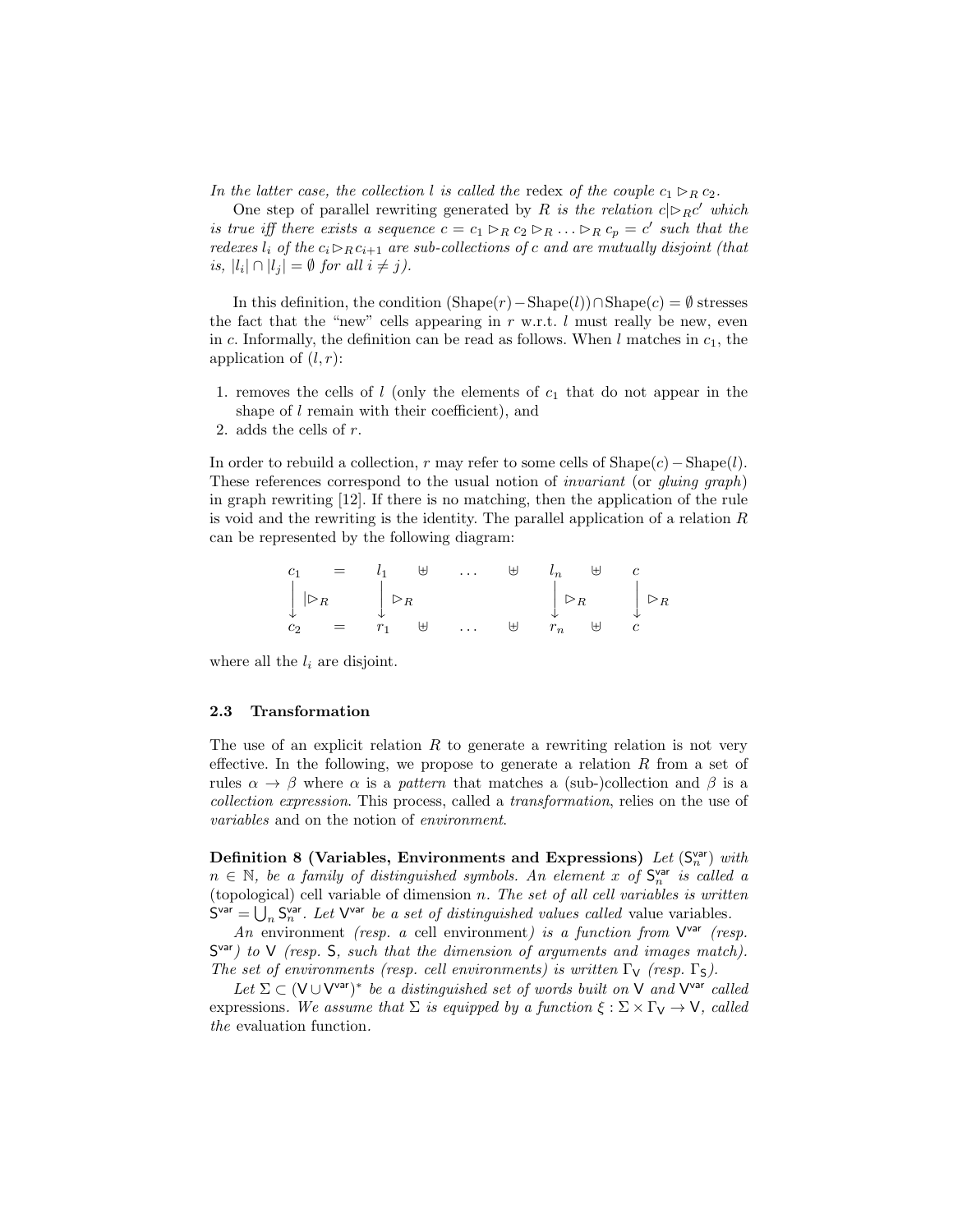Definition 9 (Rule and Rule Occurrence) A pattern is a topological collection of  $C_{S^{var}}(V^{var})$ . A collection expression is a collection of  $C_{S^{var}\cup S}(\Sigma)$ . A rule is a couple  $\alpha \to \beta$  where  $\alpha$  is a pattern and  $\beta$  is a collection expression.

Let  $\alpha = a_1.x_1 + ... + a_p.x_p$  be a pattern and  $\beta = e_1.x_1 + ... + e_q.x_q + e'_1.\sigma_1 + ...$  $\dots + e'_{p'} \sigma_{p'}$ , with  $q \leq p$ , be a collection expression. A couple of collections  $(l, r)$ is an occurrence of the rule  $\alpha \to \beta$  iff it exists  $\rho_{\mathsf{V}} \in \Gamma_{\mathsf{V}}$  and  $\rho_{\mathsf{S}} \in \Gamma_{\mathsf{S}}$  such that:

$$
l = \rho_{\mathsf{V}}(a_1) \cdot \rho_{\mathsf{S}}(x_1) + \dots + \rho_{\mathsf{V}}(a_p) \cdot \rho_{\mathsf{S}}(x_p)
$$

$$
and
$$

$$
r = \xi(\rho_{\mathsf{V}}, e_1) \cdot \rho_{\mathsf{S}}(x_1) + \ldots + \xi(\rho_{\mathsf{V}}, e_q) \cdot \rho_{\mathsf{S}}(x_q) + \xi(\rho_{\mathsf{V}}, e'_1) \cdot \sigma_1 + \ldots + \xi(\rho_{\mathsf{V}}, e'_{p'}) \cdot \sigma_{p'}
$$

The set of all occurrences of  $\alpha \to \beta$  is written  $\mathrm{Occ}_{\alpha \to \beta}$ .

We are now able to define the concept of transformation.

**Definition 10 (Transformation)** Let T be a set of rules  $\alpha_i \rightarrow \beta_i$ . The transformation associated with T is the relation  $|\rhd_{R_T}$  where  $R_T = \bigcup_i \text{Occ}_{\alpha_i \to \beta_i}$ .

## 3 The MGS Language

The previous section gives a formal description of topological collections and transformations without any explicit definition of expressions. In this section, we propose an implementation of this formalism through the definition of an experimental functional language called MGS. In particular, we focus on the definition of topological collections and on the specification of a transformation.

#### 3.1 MGS Topological Collections

The MGS language provides the means to specify topological collections. In particular, the programmer is allowed to create new cellular complexes and to label them.

The very basic function new cell creates fresh topological cells. It takes three parameters providing the dimension of the cell to be created, the sequence of its faces and the sequence of its cofaces. Associated with a recursive letcell...in construction (similar to a let rec...in in OCaml), this simple function allows to create basic complexes. Finally, the specification of a topological collection consists in associating values with cells relying on the formal sum notation given in Definition 3.

Thus, the example of Figure 1 is evaluated by the following MGS program:

```
letcell v1 = new-cell 0 () (e1,e3)
and v2 = new_{cell} 0 () (e1,e2)
and v3 = new-cell 0 () (e2,e3)
and e1 = new_{cell} 1 (v1, v2) (f)
and e2 = new_{cell} 1 (v2, v3) (f)
and e3 = new_{cell} 1 (v1, v3) (f)
and f = new-cell 2 (e1, e2, e3) () in
 (0,4)*v1 + (3,0)*v2 + (-3,0)*v3 + + 5*e1 + 6*e2 + 5*e3 + 12*f
```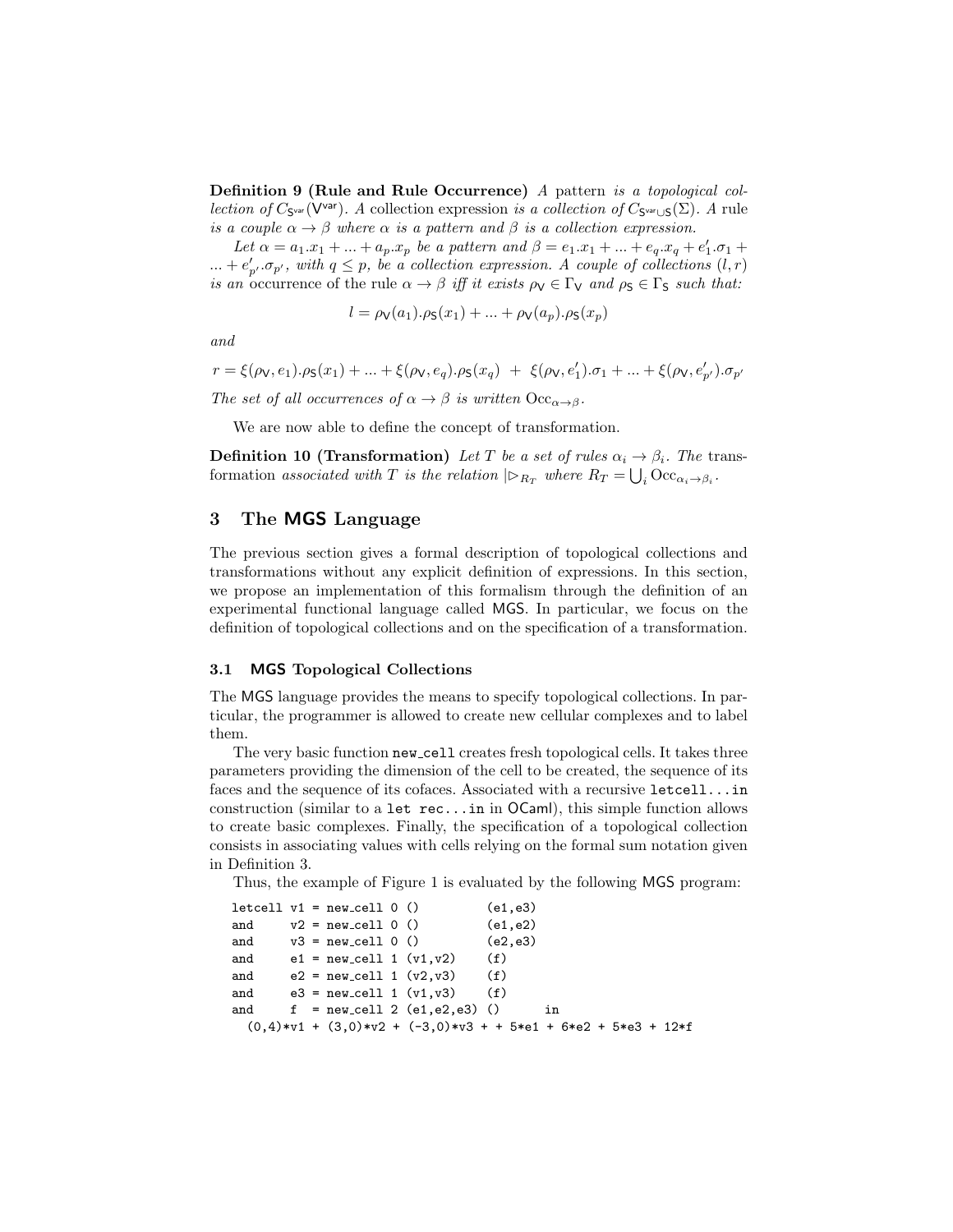The reader is invited to pay attention that topological collections are heterogeneous, i.e., any type of data can be associated with the cells within a collection (here couples of integers and integers).

#### 3.2 MGS Patch Transformations

In Section 2, patterns and collection expressions are defined as topological collections. The difficulty of their descriptions is hidden by the implicit partial orders that they come with. As an implementation of this formalism, MGS has to make these objects as explicit as possible with a special syntax for the programmer. The objectives of the syntax is to simplify as much as possible the specification of the rewriting rules. Different rule languages have been developed. In this article, we focus on patch transformations (called patches from now on), a kind of transformation specially designed for the specification of topological surgeries.

A patch is specified as follows:

patch  $P = \{$  Pattern => Exp; ... }

The language *Pattern* has been introduced to specify the left hand side  $(l.h.s.)$ while the right hand side (r.h.s.) are basic expressions of the language where MGS operators  $(e.g., new-cell)$  can be used to specify new collections.

A patch is a function having a topological collection as argument. More specifically, the expression  $P(c)$  where c is an MGS collection, evaluates into a new collection  $c'$  such that  $c|_{B_P}c'$  as defined in Definition 10. Obviously, the relation  $R_P$  (which may be an infinite set) is not computed within this evaluation. In fact, a pattern matching mechanism has been developed to compute one of the possible collections  $c'$ . The interested reader should refer to [13] for an elaboration.

In the following, we detail the patch transformation language. In order to illustrate our comments, we consider the topological modification described on Figure 2: an edge named e, whose faces are called v1 and v2, is matched and replaced by two new edges e1 and e2 together with a new vertex v; the edge e1 is bound by vertices v1 and v, and e2 by v2 and v. This rule specifies the insertion of a vertex on an edge.



Fig. 2. Insertion of a vertex on an edge.

Patch Patterns. Rather than specifying patterns of rules as explicit topological collections, patch patterns describe them implicitly with a list of constraints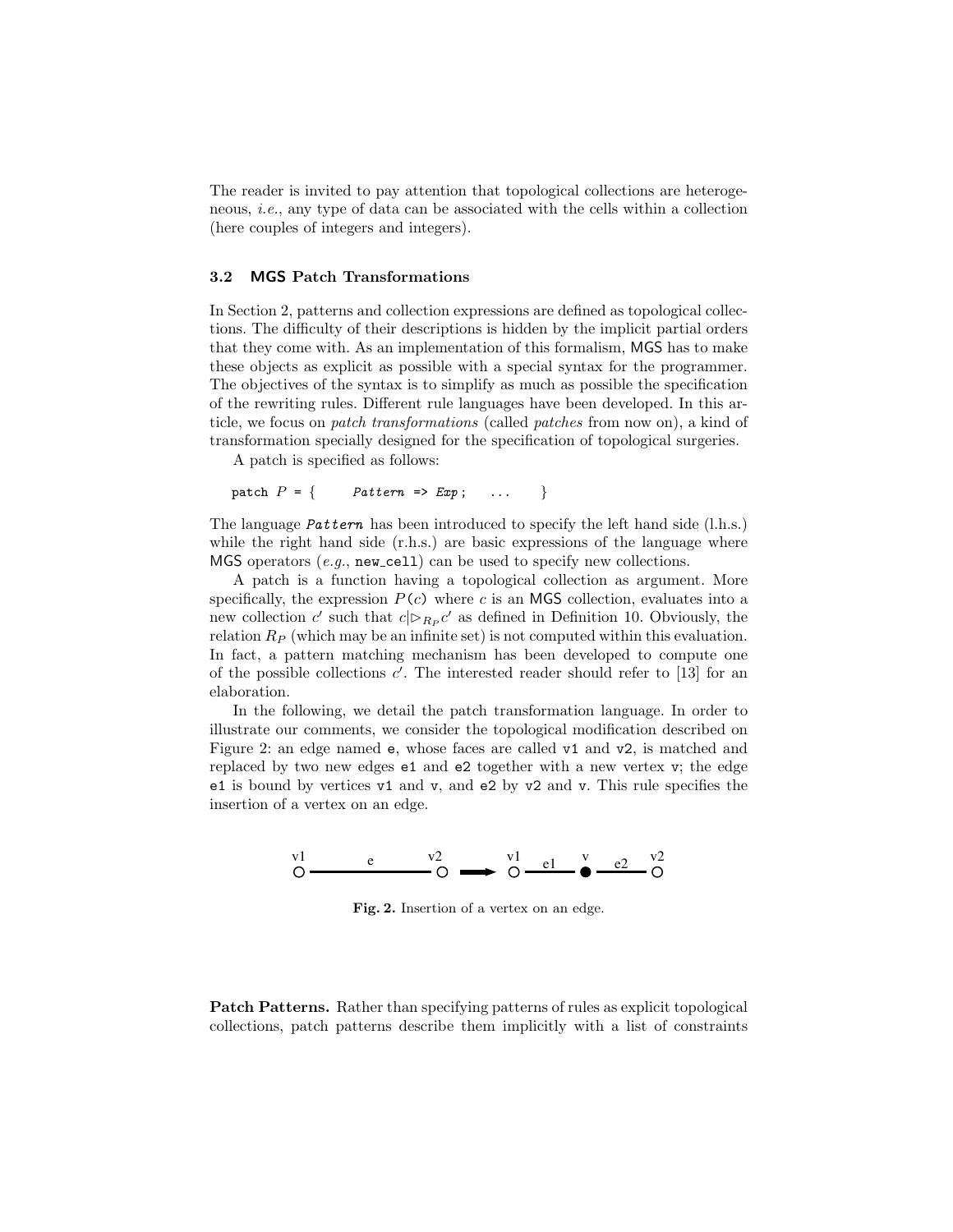(on dimension and incidence). The topological cells of sub-collections that are matched by these patterns, have to respect the constraints.

The specification of a pattern relies on the following grammar:

```
Pattern
     m ::= c | c o mOp
     o := \varepsilon | < | >
Clause
     c ::= x: [\texttt{dim}=exp_d, \texttt{faces}=exp_f, \texttt{cofaces}=exp_c, exp_b]| x:[dim=exp_d, faces=exp_f, cofaces=exp_{cf}, exp_b]
```
where  $\varepsilon$  represents the empty word. A pattern (*Pattern*) is a finite list of *clauses* separated by some operators  $(\mathcal{D}\mathbf{p})$ . A clause (*Clause*) corresponds to a topological cell to be matched. Each clause is characterized by some optional information that will guide the pattern matching process:

- x is a pattern variable that allows to refer to the cell matched by the clause anywhere else in the rule. A variable can be used before its definition. Nevertheless, a name refers to one and only one element. If two clauses share the same identifier, they will match the same cell (the predicates of both clauses have to hold together). Since a clause refers to an element of a collection, that is a couple (value v, cell  $\sigma$ ), the use of the variable x in the rest of the rule might be ambiguous. We avoid such a problem by setting that x binds for the value v and the expression  $\hat{r}$  binds for the cell  $\sigma$ .
- The expression  $exp<sub>d</sub>$  associated with the field dim returns an integer constraining the dimension of the cell matched by the clause,
- Expressions  $exp_f$  and  $exp_{cf}$  respectively associated with fields faces and cofaces are evaluated in sequences of topological cells. These lists constrain the incidence relationships of the matched cell. They do not have to be exhaustive; a cell can get more (co)faces than those referred in the pattern. In these expressions, pattern variables or direct references to topological cells may be used,
- The last expression  $exp<sub>b</sub>$  can be used to specify some arbitrary predicate the cell has to satisfy (it can be used to constrain the value associated with the cell for example),
- Two kinds of clause can be specified depending on the presence of the unary operator ~. When it is present, the clause is considered as a context for the pattern matching and the associated cell in the sub-collection is not considered as consumed by the pattern matching. If no operator ~ is specified, the topological cell is matched and consumed by the rule: no other subcollection can refer to a not-tilded element.

The consumption of a cell during the pattern matching ensures sub-collections to be disjoint as required by Definition 7. Operator ~ allows a same cell to be referred into distinguished sub-collections. Using notations of Definition 7, such cell belongs to Shape(l) ∩ Shape(c).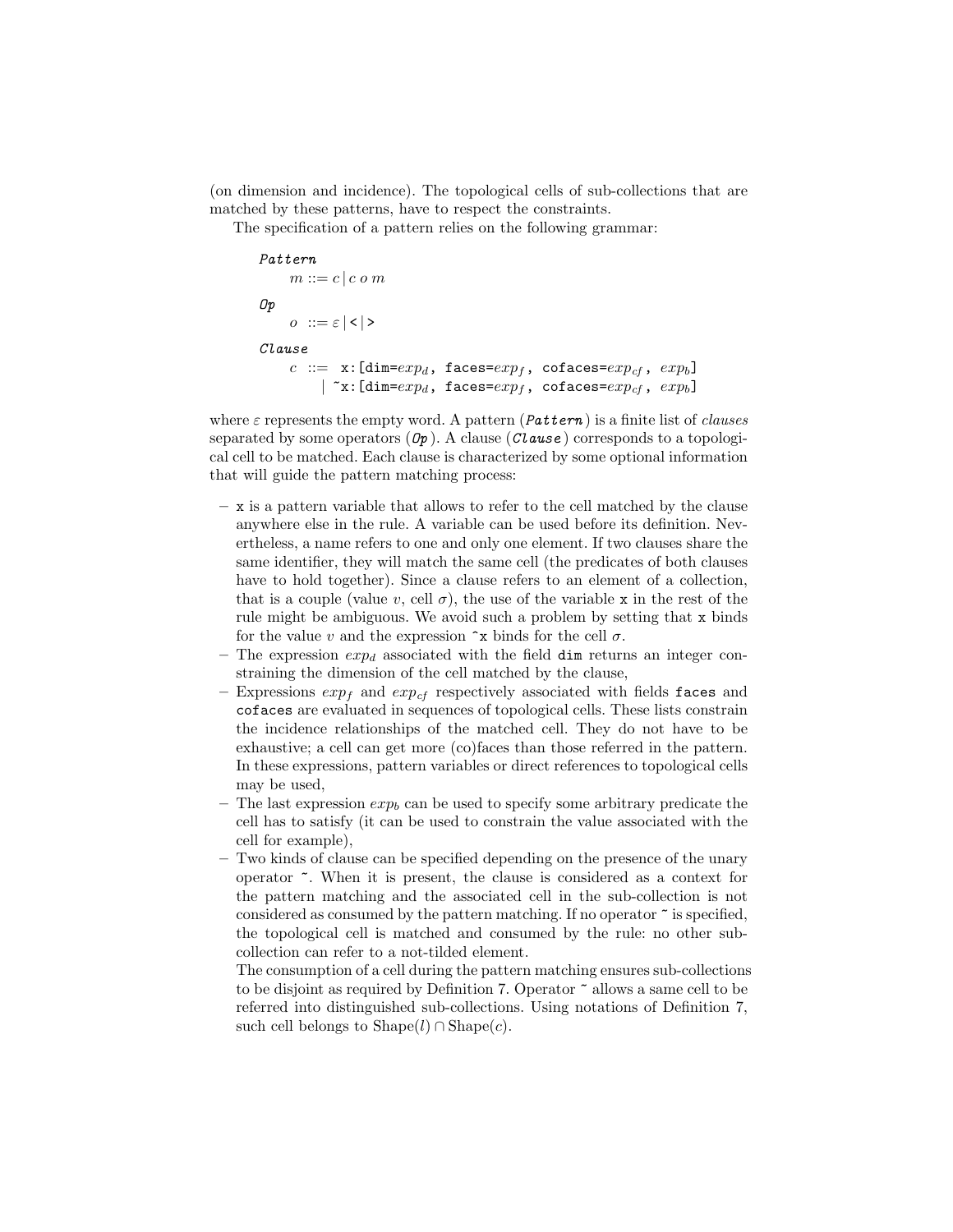Operators  $\mathcal{O}_p$  correspond to syntactic sugar. The infix binary operator  $\langle$  (resp.  $\rangle$ ) constraints the element matched by the left operand to be a face (resp. coface) of the element matched by the right operand. Therefore, any patterns of type  $a:$  [...]  $\leq b:$  [...] can be rewritten  $a:$  [..., cofaces=b] b: [..., faces=a]. When no operator separates two clauses, there is no constraint between the matched elements.

The pattern corresponding to the l.h.s. of the rule pictures on Figure 2 is specified by:

 $\tilde{v}$  < e: [ dim = 1 ] >  $\tilde{v}$ 

Here, v1 and v2 are not consumed as they are used as a context for the pattern matching of e. They are referred to in the r.h.s. but they are not rewritten.

Right Hand Side of a Rule. The r.h.s. of a rule is an MGS expression that has to evaluate to a collection. In other words, the r.h.s. can be any MGS program. It makes the transformation very flexible and allows program factorization. Therefore, using the MGS syntax for defining new collections given Section 3.1, the graphical rule of Figure 2 is specified in MGS by:

```
\tilde{v}v1 < e: [ dim = 1 ] > \tilde{v}v2 =>
  letcell v = new-cell 0 () (e1,e2)
  and e1 = new_{cell} 1 (^v1, v) (cofaces ^e)and e2 = new-cell 1 (°v2,v) (cofaces <math>^{\circ}e</math>) in(some expression)*v
```
In the r.h.s., the three new cells are created and then a collection is defined. The cofaces of the new defined edges e1 and e2 are the cofaces of the edge matched by e, so that if e belongs to the boundary of a 2-cell, e1 and e2 belong to it after the application of the patch. The new sub-collection consists of the association of an arbitrary value with the new vertex v while the collection is left undefined on e1 and e2.

## 4 Mesh Refinement Algorithms

In this section, we propose to use the rule-based programming of patches to specify a classical but not trivial familly of algorithms in CAD: the *refinement* of meshes.

#### 4.1 Loop Subdivision

Subdivision algorithms generate to the limit smooth surfaces by iterating subdivisions of polygonal mesh. In [14], the descriptions of the usual subdivision processes dedicated to the geometrical modeling and to the animation of solids can be found. These algorithms are locally specified by masks. A mask is a cellular complex describing a part of a mesh centered on an element to be refined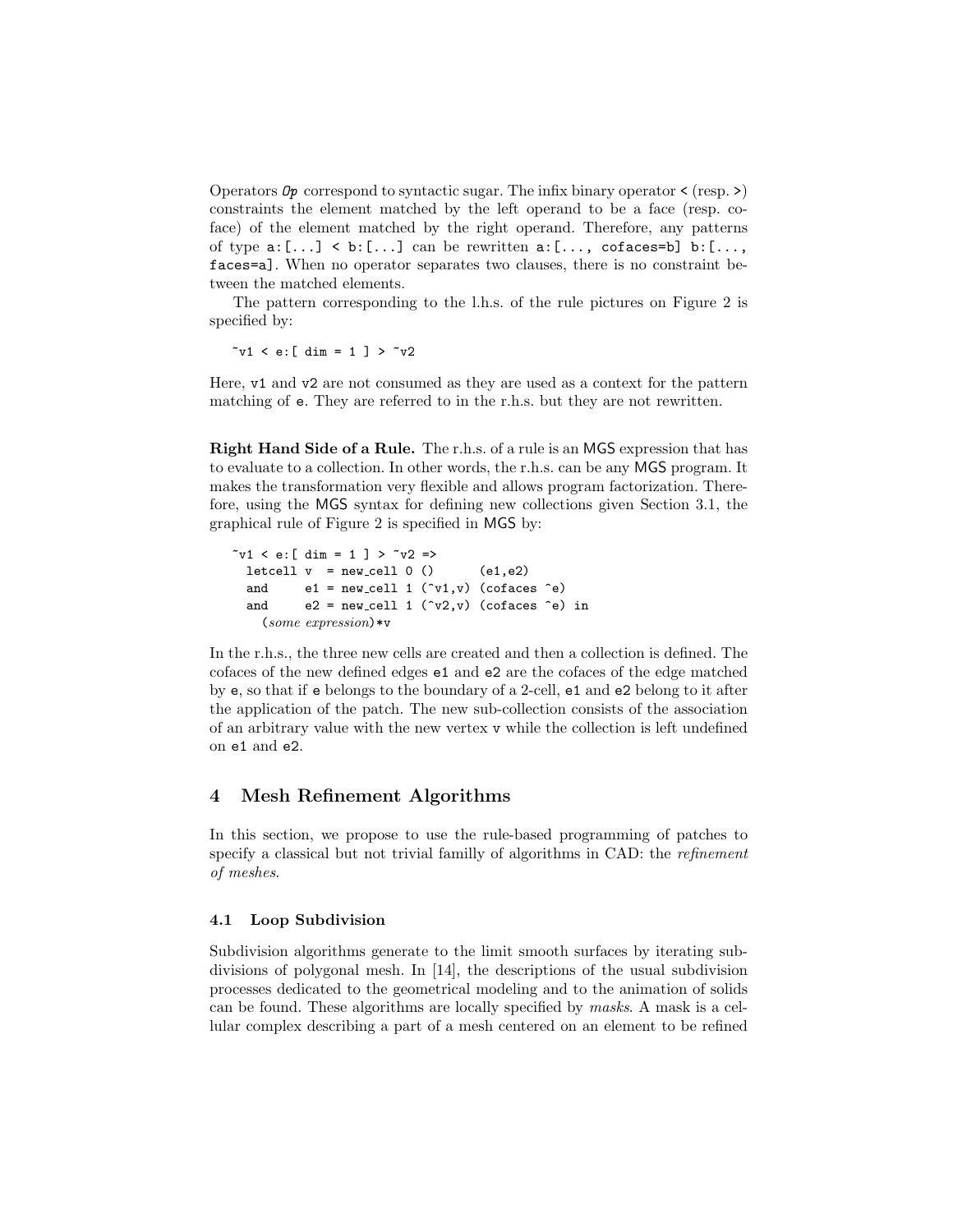$(e.g., an edge, a triangle, etc.).$  The refinement consists in inserting a new vertex whose coordinates are determined by an affine combination of the other vertices belonging to the mask. The properties of smoothness of the surface obtained to the limit and therefore the quality of the subdivision depends on the mask. The intended properties correspond to surfaces as smooth as possible  $(C<sup>1</sup>$ -continuity or  $C^2$ -continuity everywhere for example) and are difficult to obtain on arbitrary meshes that exhibit irregularities on singular points. The mask is then chosen depending on the kind of the mesh (triangular, quadrangular, etc.) and the property to hold.

We are here interested in the Loop subdivision [15]. This algorithm:

- is based on vertex insertions: a vertex is created on each edge of the mesh within each application of the algorithm; old nodes are conserved and new nodes are linked to them by new edges;
- works on and generates triangular meshes;
- is approximating: old nodes positions are changed in the new mesh and new nodes positions are computed as a function of the old nodes positions in the old mesh (approximating subdivisions are opposed to interpolating ones for which old nodes positions are not affected).

The algorithm describes on the one hand the topological modifications and on the other hand the geometrical modifications.

Topological Modification. The mesh refinement is based on the polyhedral subdivision shown on Figure 3. A vertex is inserted on each edge and triangles are refined in 4 smaller triangles.



Fig. 3. Loop Algorithm: Topological Modification

Geometrical Modification. Loop's masks provide the information required to compute the positions of new vertices (as a function of the coordinates of the old ones) and the new positions of the old vertices (see Figure 4). On the left,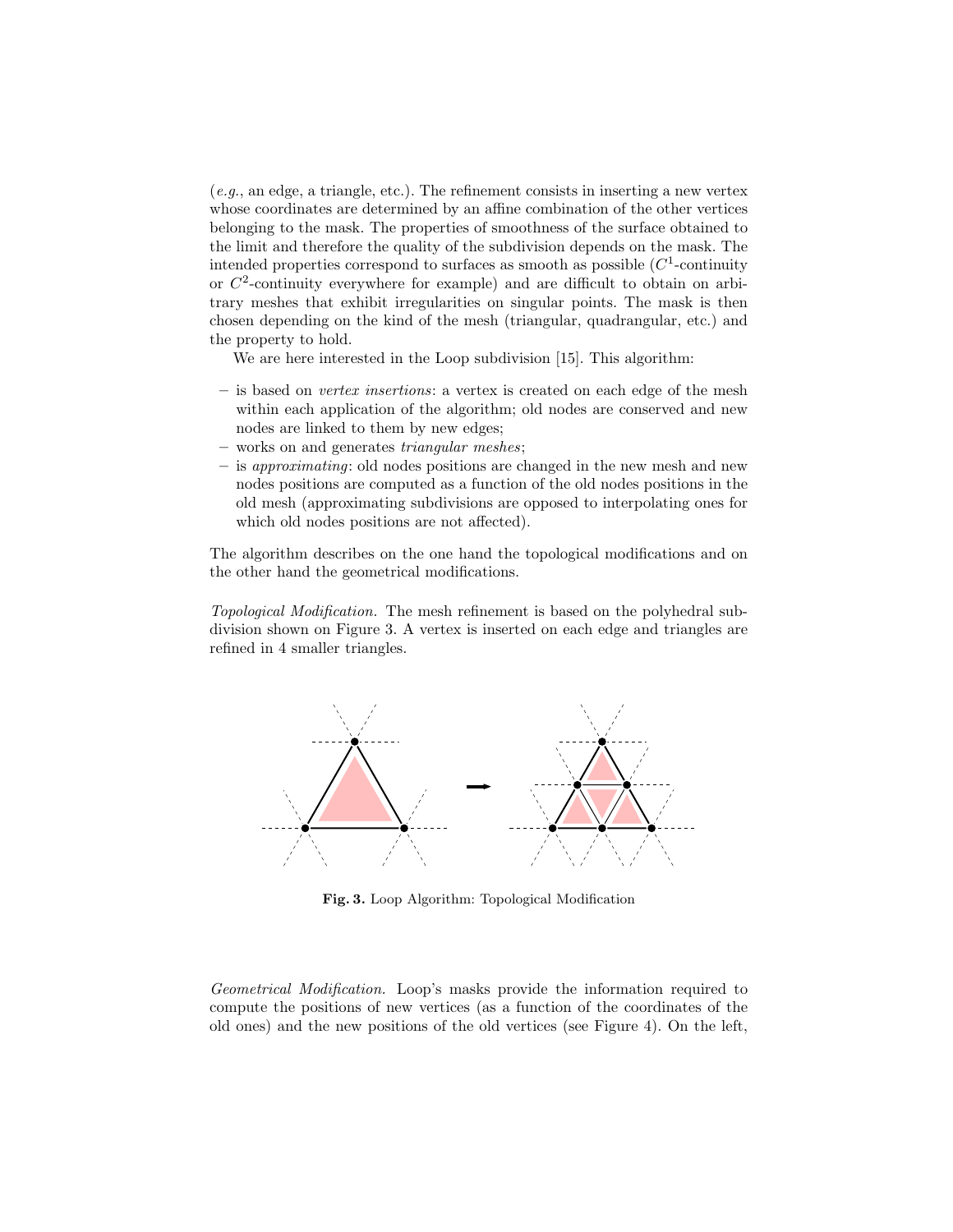

Fig. 4. Loop Algorithm: Geometrical Modification

coordinates of a new vertex  $v$  inserted on the edge whose boundary is composed of vertices  $v_1$  and  $v_2$  are given by:

$$
\frac{3}{8}v_1 + \frac{3}{8}v_2 + \frac{1}{8}v_3 + \frac{1}{8}v_4\tag{1}
$$

On the right, new coordinates of an old vertex  $v$  is computed as a function of its 1-neighbors positions:

$$
(1 - k\beta)v + \sum \beta v_i \quad \text{where } \beta = \frac{1}{k} \left( \frac{5}{8} - \left( \frac{3}{8} + \frac{1}{4} \cos \frac{2\pi}{k} \right)^2 \right) \tag{2}
$$

## 4.2 Representation of Geometrical Objects in MGS

Meshes can be easily represented by MGS topological collections. Since they are surfaces composed of polygons, their structures are represented by a cellular complex of dimension 2. In the topological collections, only the geometrical positions of the 0-cells matter. So, we associate the constant value 'Triangle with triangles, the constant value 'Edge with edges, and coordinates with vertices. The coordinates of a vertex are represented by an MGS record value (that is equivalent to a C struct). The type of a coordinate is defined as follows:

```
record coordinate = \{x:float, y:float, z:float, old:(coordinate|'Nil) }
```
whose fields x, y and z encode the coordinates in the 3D space. The last field old is used to distinguish new and old vertices. For new vertices, old is set to the value 'Nil (an MGS constant). For old vertices, old is set to the coordinates before the Loop algorithm iteration.

To simplify the description of the MGS program, we assume the existence of a function addCoord that sums two values of type coordinate, and the global constant O corresponding to the 3D space origin.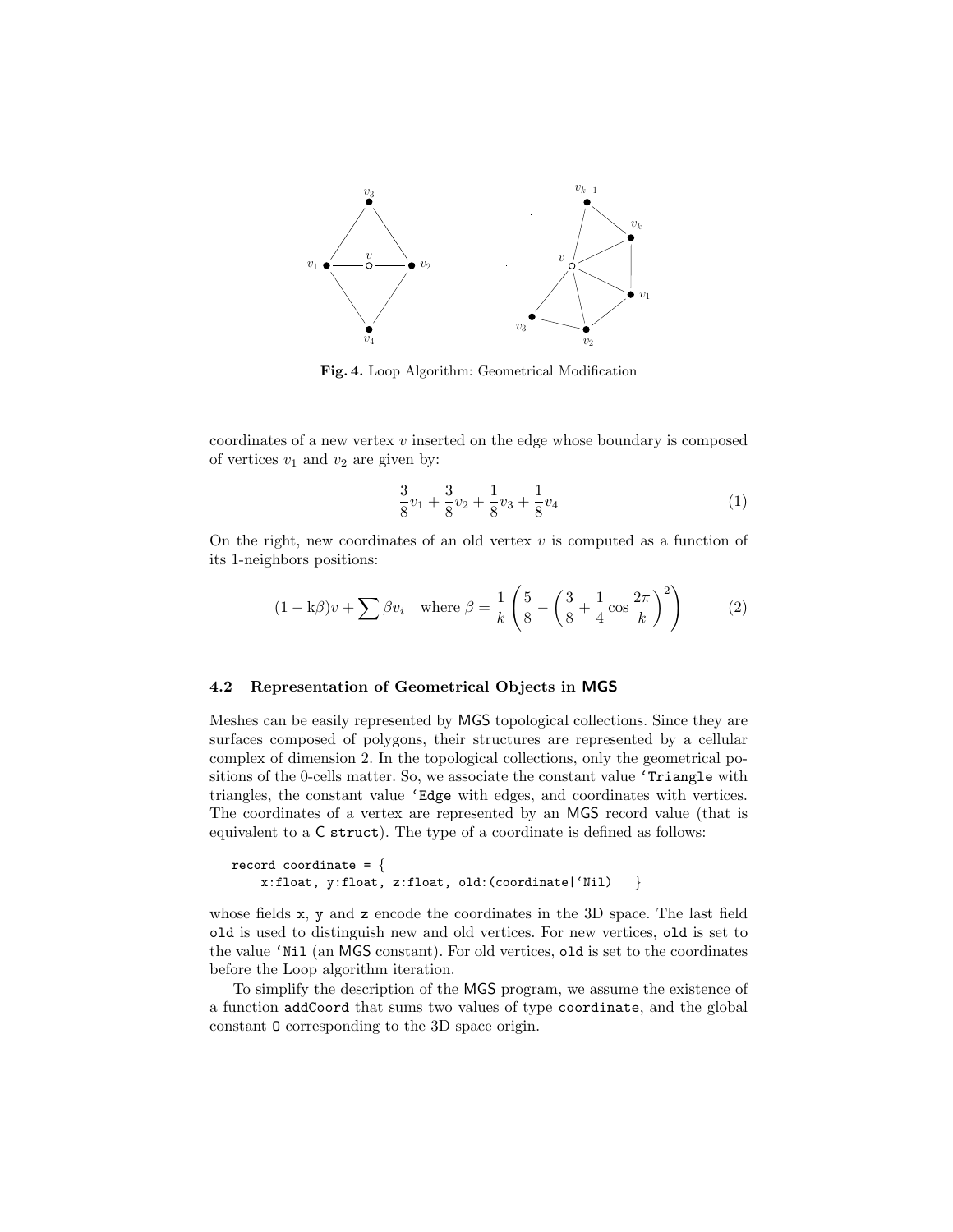#### 4.3 Loop Subdivision in MGS

Three steps are used to implement the Loop algorithm.

Update of the old vertices. In this step, we save in the field old the current coordinates of each vertex and we update the coordinates with respect to the Loop's mask (see Figure 4 on the right).

```
patch even_vertex = \{v:[dim=0] =>
    let s = ccellsfold(addCoord, 0, v, 1) and b = \beta in
      \{ old = v, x = (1-k*b)*v.x + b*s.x, ... \} * ^v v}
```
The single rule of this patch does not change the topology: one element of dimension 0 named v is matched and an elementary collection on v is computed in the r.h.s. Variables s and b correspond respectively to the sum of the coordinates of the 1-neighbors (see Definition 2) of  $\gamma$  and to the β coefficient of the Loop's mask (see Equation (2)). The MGS primitive ccellsfold( $f, z, \sigma, i$ ) computes the sequence  $(v_1, \ldots, v_n)$  of the values associated with the *i*-neighbors of  $\sigma$  and computes the value  $f(v_1,(\ldots f(v_n,z)\ldots))$ . Old coordinates referred by the variable v are saved in the field old.

Insertion of new vertices. The following patch is quite similar to the patch given as an example in Section 3.2.

```
patch odd_vertex = \{\tilde{v} < e: [dim=1] > \tilde{v}\sqrt{x}v1 < \sqrt{x}e13 > \sqrt{x}v3 < \sqrt{x}e23 > \sqrt{x}v2
  ~v1 < ~e14 > ~v4 < ~e24 > ~v2
  =>
     letcell v = new-cell 0 () (e1,e2)
     and e1 = new_{cell} 1 (^v1, v) (cofaces ^e)and e2 = new-cell 1 (°v2,v) (cofaces <math>^{\circ}e</math>) in{ old = 'Nil, x = v_x, ... }*v + 'Edge*e1 + 'Edge*e2
}
```
The pattern is extended to take into account the vertices v3 et v4 required by the Loop's mask (see Figure 4 on the right). Only the edge e is consumed to be removed and replaced. All the other clauses are used as pattern matching context. Coordinates  $(v_x, v_y, v_z)$  of the new created vertex v are computed using the field old of vertices v1, v2, v3 and v4 w.r.t. Equation (1).

Creation of the refined triangles. The previous patch leads to the transformation of the mesh triangles into hexagons. These hexagons are then removed and replaced by new smaller triangles.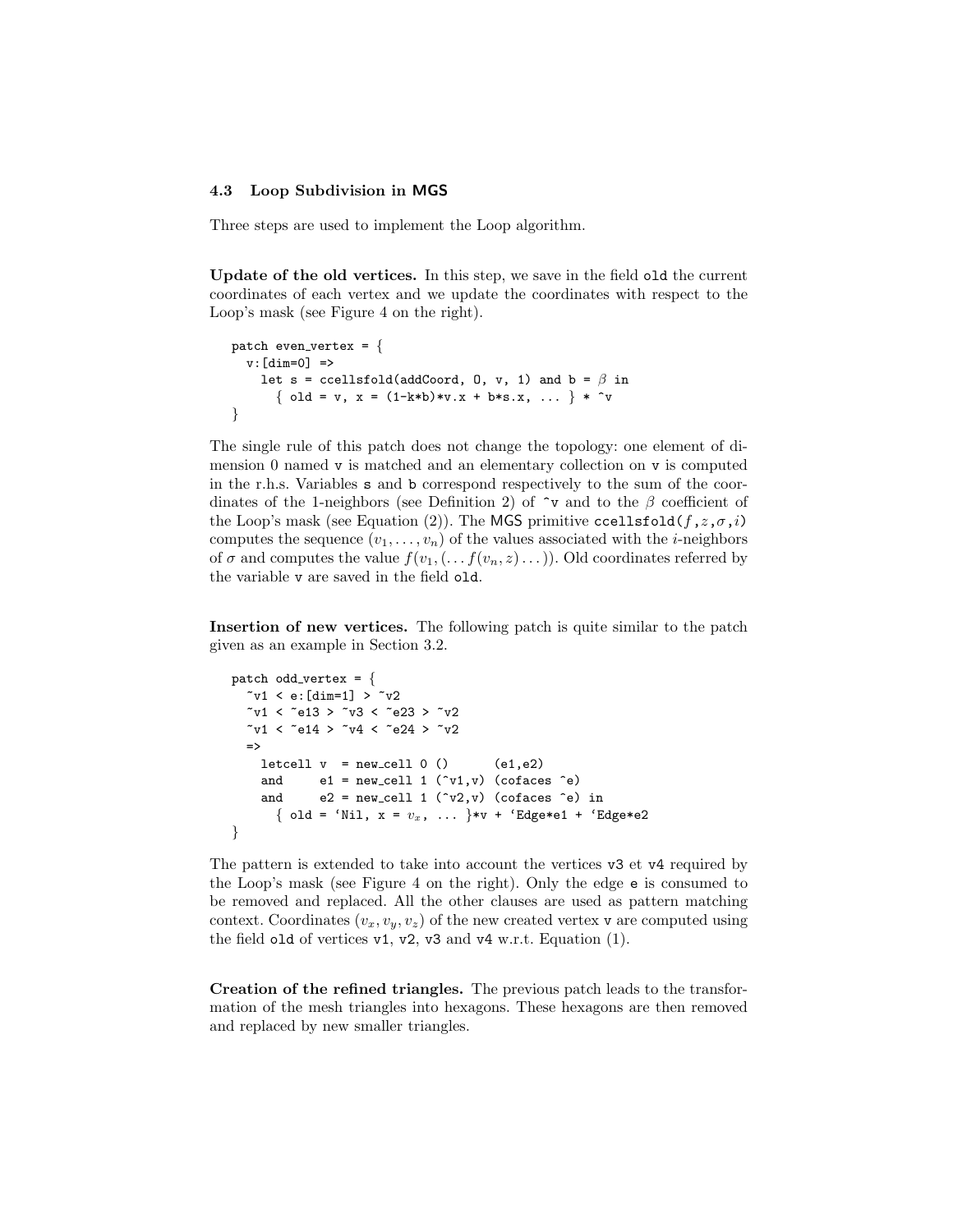

Fig. 5. Construction of the 4 refined triangles in the Loop's algorithm.

```
patch subdivideFace = \{f: \left[ \text{ dim } = 2, \text{ faces } = (\text{`e1}, \text{`e2}, \text{`e3}, \text{`e4}, \text{`e5}, \text{`e6}) \right]\sqrt{x_1} < \sqrt{x_2} > \sqrt{x_2} \sqrt{x_1} \sqrt{x_2} \sqrt{x_1} \sqrt{x_2} \sqrt{x_1} \sqrt{x_2} \sqrt{x_2} \sqrt{x_1} \sqrt{x_2} \sqrt{x_1} \sqrt{x_2} \sqrt{x_1} \sqrt{x_2} \sqrt{x_1} \sqrt{x_2} \sqrt{x_1} \sqrt{x_2} \sqrt{x_1} \sqrt{x_2} \sqrt{x_1} \sqrt{x_2} \sim v3 < \sim e3 > \sim v4: [ v4.old == 'Nil ] < \sim e4 >\sqrt{v}5 < \sqrt{e} > \sqrt{v} v6: [ v6.old == 'Nil ] < \sqrt{e} e6 > \sqrt{v}1
   \Rightarrowletcell a1 = new_cell 1 (\gamma_2, \gamma_4) (f1,f4)
       and a2 = new-cell 1 ('v4,'v6) (f2,f4)and a3 = new_{cell} 1 (\hat{v}6, \hat{v}2) (f3, f4)and f1 = new-cell 2 (a1, ^e2, ^e3) ()
       and f2 = new_{cell} 2 (a2, ^e4, ^e5) ()
       and f3 = new_{cell} 2 (a3, \text{`e}6, \text{`e}1) ()
       and f4 = new-cell 2 (a1, a2, a3) () in
           'Edge*a1 + \dots + 'Triangle*f4 }
```
This patch is composed of a single rule sketched in Figure 5. Note the presence of tests  $vi.$  old  $==$  'Nil to distinguish old and new vertices.

Figure 6 shows an example of Loop's algorithm iterations generated by the current prototype of MGS. The figure also shows outputs of three other algorithms [14] that have been implemented in the same way in MGS.

## 5 Conclusion

In this article, we have presented the MGS language as a positive answer to the question of a framework that allows a declarative, intensional and coordinate-free specification of mesh algorithms.

The MGS main notions, topological collections and transformations, rely on a formal definition of a topological rewriting relation. This computational model is based on the substitution of labeled cellular complexes that are an extension of graphs to higher dimensions. The expressiveness of topological collections and their transformations allows the programming of complex algorithms (in a large range of domains) in a very concise way. It has been exemplified in this paper with the specification of non trivial mesh subdivision algorithms.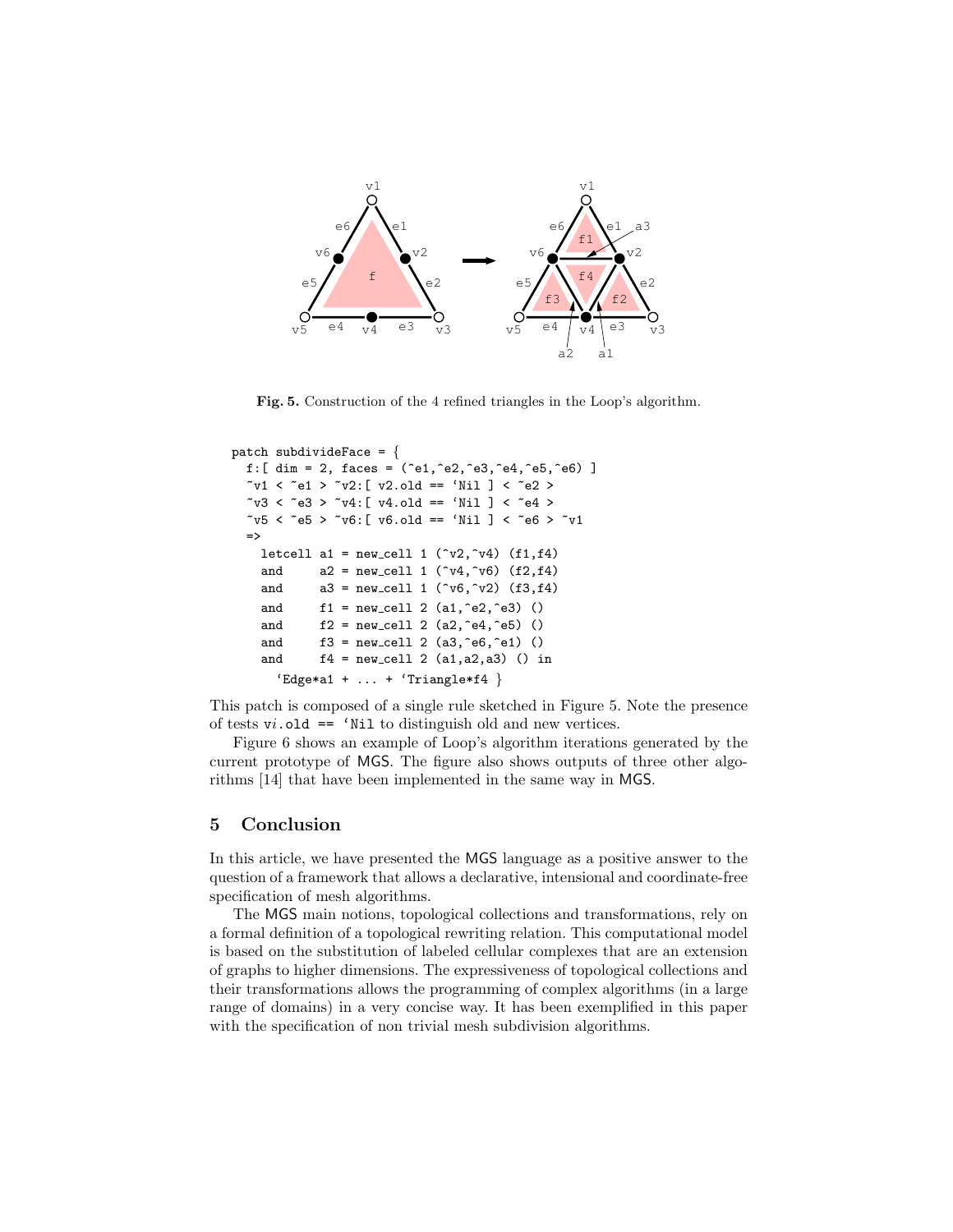

Fig. 6. Results of the application of subdivision algorithms. From top to bottom, the Loop's algorithm, the Butterfly algorithm, the Catmull-Clark's algorithm and the Kobbelt's algorithm. From the left to the right, the initial state then 3 iteration steps. These pictures have been generated by the current MGS prototype.

Topology has already been introduced in graph transformation in different kinds of contexts [16–18]. Work presented in [17] is far from our purpose since the concept of topology is used to ensure structural constraints on graphs being transformed. Nevertheless, MGS and its current implementation can be used as a programming language to express and simulate the proposed model transformation rules. In [16], GRiT (Graph Rewriting in Topology), a kind of hyper-graph rewriting, is developed to take into account topological properties (from homology and homotopy) in models of parallel computing based on rewriting theory [19]. This approach has been applied in the modeling of chemical reactions, DNA computing, membrane computing, etc. MGS has also been extensively used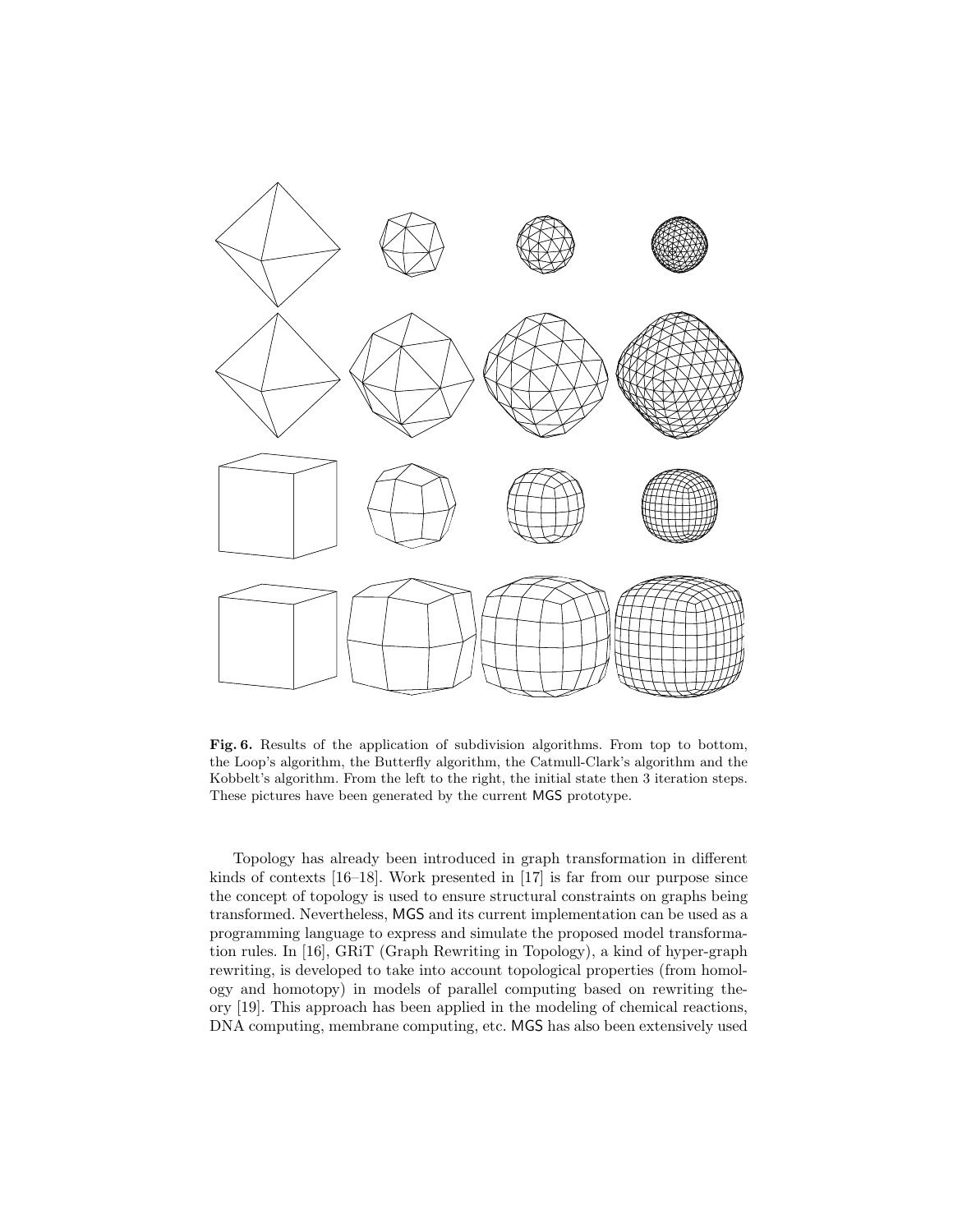in this context [4]. Since we focus in this paper on an application in topological modeling, our work can be compared to [18] where graph transformations have been applied to specify topological operations on G-maps. G-maps are a data structure used to encode cellular complexes corresponding to a specific class of topological objects called quasi-manifolds [20]. Roughly speaking, G-maps are graphs where vertices are named darts and where edges correspond to involutions defined between darts. Because G-maps are a specific kind of cellular complexes, they can be handled by the approach presented here. Indeed, they have been implemented in MGS (see [10] for an elaboration) as well as many of the applications proposed in [18] (especially in biology). The formal approach developped in [18] is very specific and focuses on the correct handling of involutions in G-maps construction and deletion operations.

Our contribution differs from the works mentionned above on two main points: the object to be transformed and the addressed mathematical framework. These works are all based on (hyper-)graph transformation. We propose to transform cellular complexes since the extension from graphs to complexes seems intuitive and relevant in a lot of application area [21]. Our mathematical description is not based on the usual graph morphisms and pushouts (like in [12, 17, 18]). Our objective was here to relate the notion of transformation to the very definition of topological collections in the context of a programming language. It requires to give explicit details on the construction of collections and how the rewriting is effectively done. Our mathematical formalization of complex transformation is inspired by [22] where graph rewriting based on a (multi-)set point of view is developed. The proposed model is close to term rewriting modulo associativity and commutativity (where the l.h.s. of a rule is removed and the r.h.s. is added) and can be applied on the formal sum notation of topological collections. This kind of approach also allows to extend results from term rewriting to topological rewriting (as we did for termination in [23]).

## References

- 1. Chaikin, G.: An algorithm for high speed curve generation. Computer Graphics and Image Processing 3 (1974) 346–349
- 2. Prusinkiewicz, P., Samavati, F.F., Smith, C., Karwowski, R.: L-system description of subdivision curves. International Journal of Shape Modeling  $9(1)$  (2003) 41–59
- 3. Smith, C., Prusinkiewicz, P., Samavati, F.: Local specification of surface subdivision algorithms. In: Applications of Graph Transformations with Industrial Relevance (AGTIVE 2003). Volume 3062 of LNCS., Springer (2004) 313–327
- 4. Giavitto, J.L., Michel, O.: The topological structures of membrane computing. Fundamenta Informaticae 49 (2002) 107–129
- 5. Giavitto, J.L.: Invited talk: Topological collections, transformations and their application to the modeling and the simulation of dynamical systems. In: Rewriting Technics and Applications (RTA'03). Volume LNCS 2706 of LNCS., Valencia, Springer (June 2003) 208 – 233
- 6. Spicher, A., Michel, O.: Declarative modeling of a neurulation-like process. BioSystems 87 (February 2006) 281–288